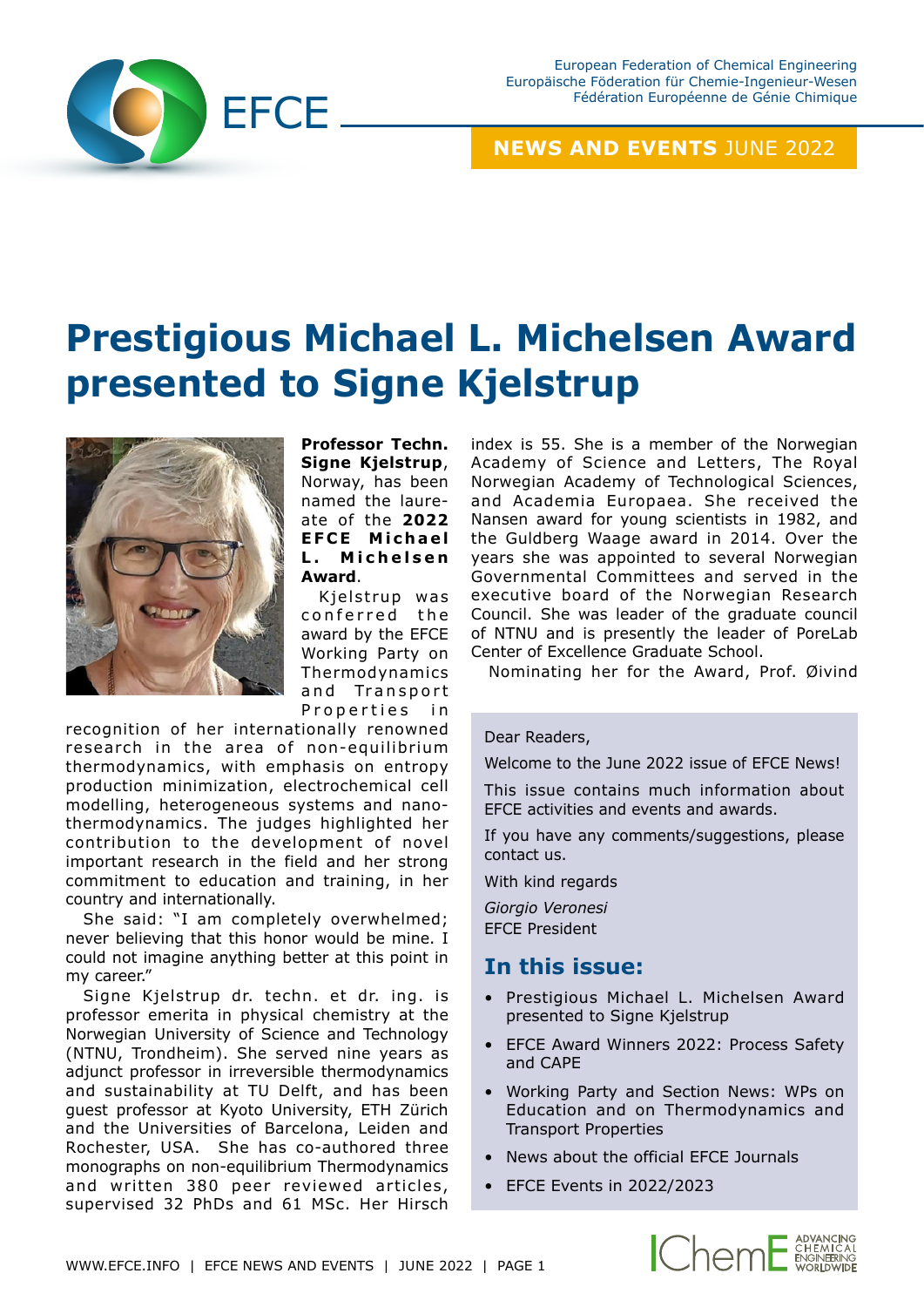Wilhelmsen wrote: "Signe is a role model, bridgebuilder and a pioneer. For decades, she has been a leading profile in the field of nonequilibrium thermodynamics. This is a field that is crucial in a world with a screaming demand for new energy solutions, increased understanding of porous media and emerging fields such as nanotechnology. … Signe is a great inspiration for us younger scientists and after more than 50 years of diligent and internationally leading research within her field, a field which has been dominated by males, she is a most deserving candidate for the Michael L. Michelsen Award."

The 2022 Michael L. Michelsen Awardee is supported by Elsevier and its journal Fluid Phase Equilibria.

Signe Kjelstrup has been invited to present a keynote lecture at the 32nd European Symposium on Applied Thermodynamics - ESAT 2022 which will be held in Graz, Austria, on 17-20 July 2022 (Symposium website: [https://](https://www.tugraz.at/events/esat2022/home/) [www.tugraz.at/events/esat2022/home/\)](https://www.tugraz.at/events/esat2022/home/).

The **Michael L. Michelsen Award**  previously called Distinguished Lecture on Thermodynamics and Transport Properties and re-named in recognition of its second laureate, the distinguished Professor Michael L. Michelsen (Denmark) - aims to honour a senior member of the community that is active in a European institution. The award is presented every two years by the EFCE Working Party on Thermodynamics and Transport Properties [\(https://efce.info/WP\\_TTP](https://efce.info/WP_TTP)).



#### *About the sponsor:*

As a global leader in *information and analytics, Elsevier helps researchers and healthcare professionals advance science and improve health outcomes for the benefit of society.* 

*We do this by facilitating insights and critical decision-making for customers across the global research and health ecosystems. In everything we publish, we uphold the highest standards of quality and integrity at scale to ensure value to our customers. We bring that same rigor to our analytical solutions for researchers, health professionals, institutions and funders.*

*We have supported the work of our research and health partners for more than 140 years. Growing from our roots in publishing, we offer knowledge and valuable analytics that help our users spend more time making breakthroughs and drive societal progress.*

*Fluid Phase Equilibria publishes high-quality papers dealing with experimental, theoretical, and applied research related to equilibrium and transport properties of fluids, solids, and interfaces. Subjects of interest include physical/ phase and chemical equilibria; equilibrium and nonequilibrium thermophysical properties; fundamental thermodynamic relations; and stability.* 

*[https://www.sciencedirect.com/journal/fluid](https://www.sciencedirect.com/journal/fluid-phase-equilibria)[phase-equilibria](https://www.sciencedirect.com/journal/fluid-phase-equilibria)* 

## **Working Party and Section News**

#### **Changes of Chairmanship**

**Professor Maria Grazia De Angelis**, University of Edinburgh, United Kingdom, has been elected as the new Chair of the Working Party on Thermodynamics and Transport. He succeeded Prof. Sabine Enders. Her 3-year term of office started in March 2022.

At their recent business meeting in Paris, France, the Working Party on Education (WPE) elected **Dr. Hermann J. Feise** as its new Chair for the next term of office from August 2022. He will succeed Prof. Eric Schaer who held the position for six years. At the same time, **Dr. Edit Szekely**, Budapest University of Technology and Economics, Hungary, has been elected as the new WPE Vice-Chair.

#### **WPE News**

**Teaching methodologies:** A description of active teaching tools and/or methodologies can be found on the WPE website at:

[https://efce.info/Scientific+Groups/Education/](https://efce.info/Scientific+Groups/Education/Current+activities/Teaching+methodologies.html 
) [Current+activities/Teaching+methodologies.](https://efce.info/Scientific+Groups/Education/Current+activities/Teaching+methodologies.html 
) [html](https://efce.info/Scientific+Groups/Education/Current+activities/Teaching+methodologies.html 
) 

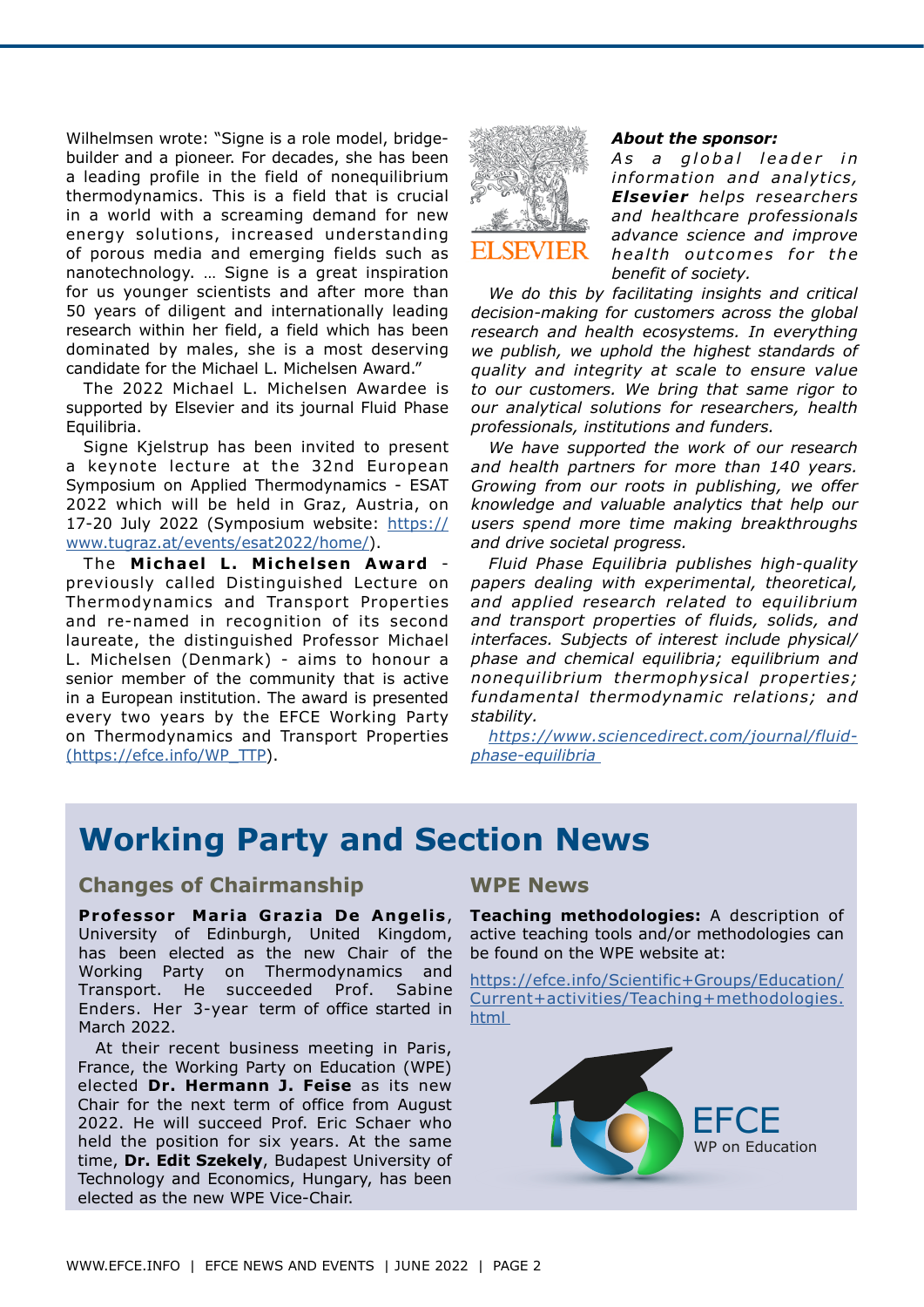## **EFCE Award Winners 2022**

## **EFCE Working Party on Loss Prevention Prevention presents Process Safety Awards at the Loss Prevention Symposium 2022**



Dr. Federica **Ovidi** is the winner of the 2022 Excellence A w a r d in Process Safety of the European F e d e r a t i o n of Chemical E n g i n e e r i n g (EFCE). Her e x c e l l e n t t h e s i s o n *"Development of a methodological*  framework for *the in tegra ted* 

*HSE assessment of LNG supply and utilisation chain"*, completed at the University of Pisa, Italy, under the supervision of Prof. Chiara Galletti, Prof. Gabriele Landucci, and Prof. Leonardo Tognotti, was unanimously selected by the jury as the best submission.

Operational, technological, and safety issues in the natural gas chain related to Liquefied Natural Gas (LNG) come from the high flammability of the substance, the extremely low operative temperature (about -162 °C), as well as the potential to generate large amount of vapour in case of release. These hazardous issues are encountered during LNG storage and transport, which are often located in vulnerable areas. In her thesis Federica Ovidi analysed the LNG storage and transport systems through a multiscale approach: from the stand-alone storage tank to the storage tanks in industrial layouts, and the transport systems in sensitive areas. She developed advanced probabilistic and deterministic studies, incorporating Computational Fluid Dynamics (CFD) techniques, associated with LNG facilities.

Nominating her for the Award, Prof. Landucci wrote: "Dr. Ovidi demonstrated her scientific value and independence, providing an important effort in the development of loss prevention and process safety research, with particular reference to the LNG safety studies. Her outstanding profile is demonstrated by results obtained and published in international Journals and international conferences."

Federica Ovidi obtained her M.Sc. in chemical

engineering and her Ph .D. in industrial engineering from the University of Pisa in March 2020. Thereafter, she held the position of Post-Doctoral Fellowship in industrial engineering at University of Pisa on continued working on the development of methods for the safety analysis of liquefied natural gas (LNG) transport and storage systems. Her academic research focused on the development of innovative methods for the quantitative risk assessment in process plants, in particular in the Oil and Gas sector. She joined international projects and collaborated as Visiting PhD at the TU Delft and the Leiden University (NL).

In April 2021, Dr. Ovidi joined RINA Consulting S.p.A. in the Organizational Unit "Oil & Gas Occupational Health & Safety and Permitting" as HSE Specialist and Safety Engineer. Working as HSE Engineering Specialist, she has developed experience in the field of HSE Engineering, Safety Studies according to Seveso Directive, Quantitative Risk Assessment Analysis, Hazard Identification Techniques (HAZOP, HAZID, etc.), and Consequence Assessment.

#### **The 2022 Excellence Award in Process Safety is generously sponsored by Aspen Oss B.V.**

The award was presented to Federica Ovidi on 7 June 2022 at 17th International Symposium on Loss Prevention and Safety Promotion in the Process Industries held online and in Prague, Czech Republic, on 5-8 June 2022.

Secondly, on the occasion of the 17th International Symposium on Loss Prevention and Safety Promotion in the Process Industries, the EFCE Working Party on Loss Prevention and VSB – Technical University of Ostrava, Faculty of Safety Engineering are pleased to present the **EFCE Loss Prevention Symposium Award 2022** to **Professor Adam Markowski**  in recognition of his outstanding and long-life contribution to the advancement of process safety in thinking, education and training, and the practical application of process and plant safety.

#### *About the Excellence Award sponsor*

*Aspen Oss is a global supplier of complex, highly potent Active Pharmaceutical Ingredients*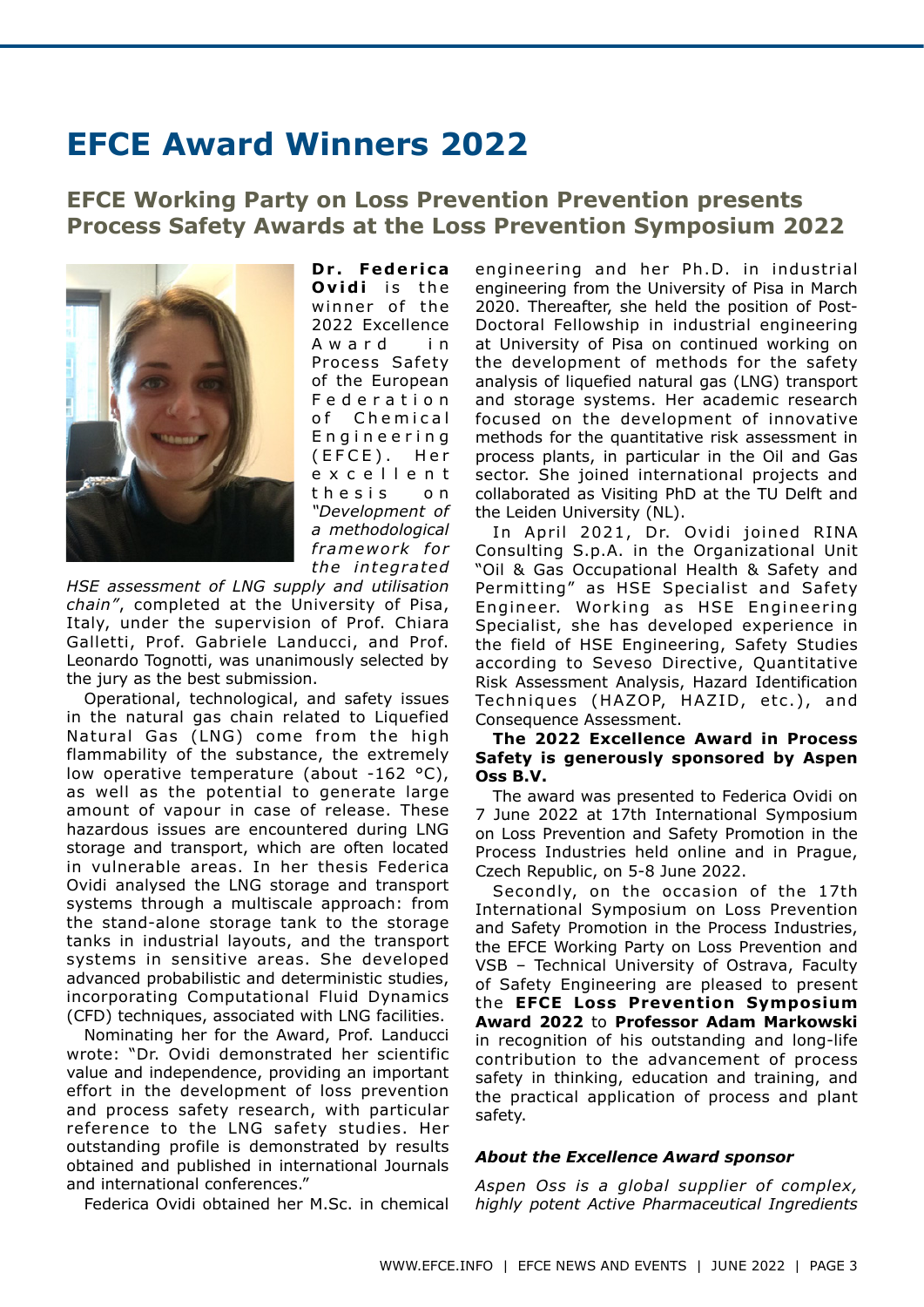*(APIs) and has a proud history of almost 100 years. We work from a deeply rooted and proactive quality culture. Our core competences*  are the production of steroids, heparin, *peptides an alkaloids. A broad experience in cGWIP manufacturing, customer and regulatory support and extensive product know-how are applied to offer our customers a consistent quality. Aspen Oss employs approximately 800* 

*employees and is a dynamic organisation built on entrepreneurial strength and forward thinking minds.*



## **2022 Award in Computer Aided Process Engineering Presented to Two Excellent Young Scientists**

This year, the EFCE Excellence Award in Recognition of an Outstanding PhD Thesis on CAPE is presented to two laureates, **Dr. Alessandro Di Pretoro**, and **Dr. Ahmed Shokry Abdelaleem Taha Zied**.

The jury decided to share the Award among the two candidates due to the extraordinary and equally-high quality of their work and potential impact in scientific and industrial community.

**Alessandro Di Pretoro** obtained his B.Sc. in Industrial in Chemical Engineering from the University of Rome "La Sapienza", Italy, and his M.Sc. in Chemical Engineering from Politecnico di Milano, Italy. In 2022, he obtained a joint PhD in Industrial Chemistry and Chemical Engineering from Politecnico di Milano and in Process and Environmental Engineering from the Institut National Polytechnique de Toulouse, France. Currently, he holds the position of Associate Professor (Maître de Conférences) at INP de Toulouse – ENSIACET, Toulouse France.

The Award acknowledges his excellent PhD thesis on "Optimal Design of Flexible, Operable and Sustainable Processes under Uncertainty: Biorefinery Applications", elaborated during three years of joint PhD thesis programme between the Laboratoire de Génie Chimique INP- ENSIACET, Toulouse, France and Politecnico di Milano, Italy, under the co-supervisor of Professsor Ludovic Montastruc and Professor Flavio Manenti.

The PhD thesis addresses the question of how process performances such as feasibility, profitability, sustainability etc., are affected when the operating conditions vary with respect to the nominal ones according which the process was designed and optimized. By means of both deterministic and stochastic flexibility indexes, the research work aimed at conceiving and revising the optimal design procedure of chemical processes by accounting for the impact of uncertainty on multiple optimization criteria.



*Left to right: Dr. Alessandro Di Pretoro and Dr. Ahmed Shokry Abdelaleem Taha Zied*

The main concern was to deal with the transition of chemical processes towards bio-based raw materials and sustainable energy sources whose nature and availability considerably fluctuates over the year seasons. A new switchability index has been proposed with the purpose to assess the ability of a system to switch from the nominal operating conditions to the perturbed ones accounting for its dynamic behaviour.

This innovative tool allows to compare different control strategies (PID vs MPC), control structures and tuning methodologies. Its effectiveness was proved on several process units such as CSTR and distillation columns.

Nominating him for the Award, Prof. Ludovic Montastruc said: "The PhD thesis work of Alessandro Di Pretoro represents a relevant contribution to the PSE domain for all those problems concerning systems design under perturbed conditions. Thanks to the innovative methodologies and tools proposed in this work further improvements in this field are possible even for other process systems and applications."

**Ahmed Shokry** obtained his B.Sc. in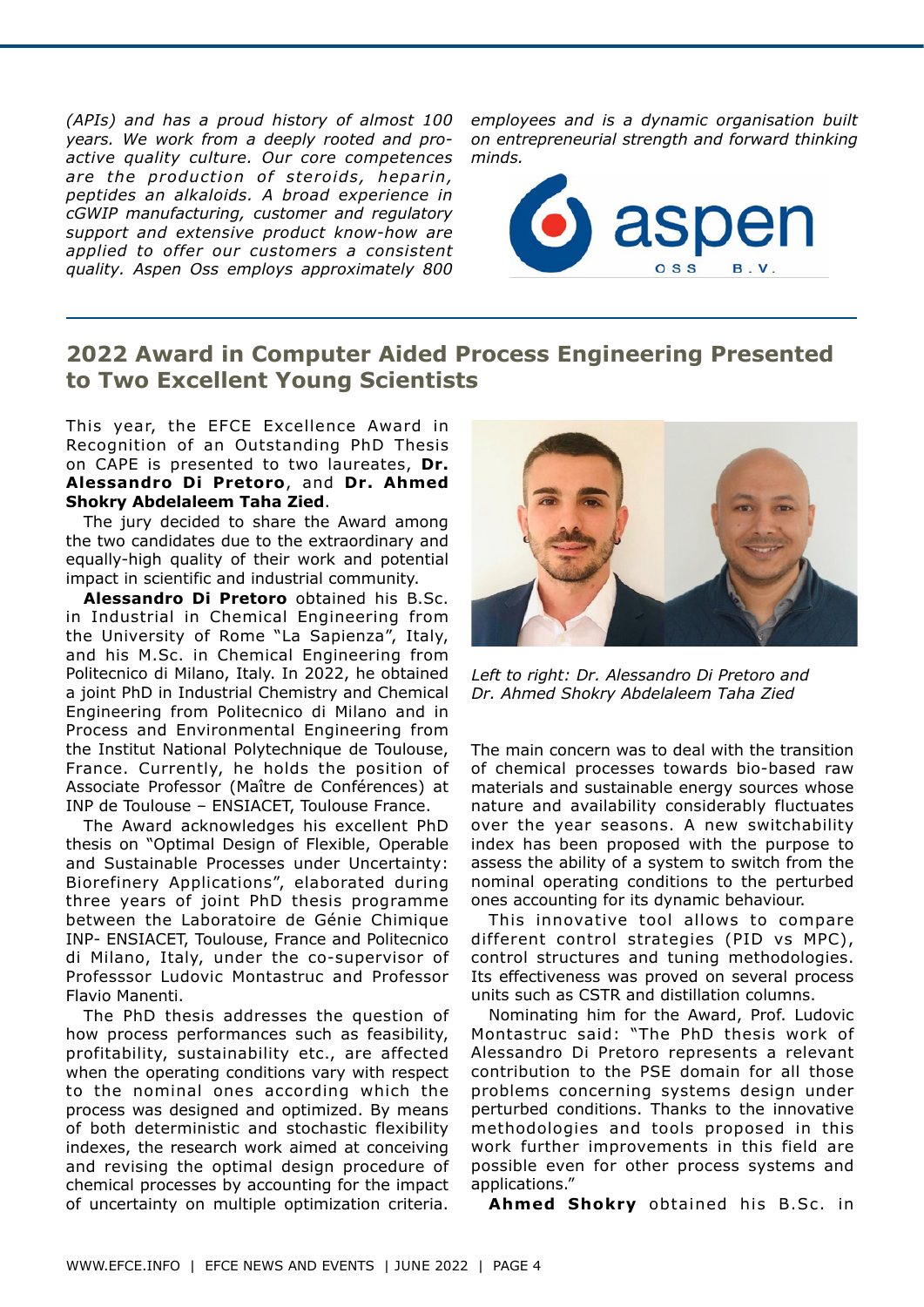Industrial and Production Engineering and Master level 1 in Mechanical Design and Production Engineering in from Zagazig University, Egypt, and his Diploma of advanced studies -DEA- and PhD in Chemical Process Engineering from the Technical University of Catalonia, Spain. Currently, he holds the position of Research Engineer at the Center for Applied Mathematics, Ecole Polytechnique, Palaiseau, France. His research areas include Machine Learning (ML) and Artificial Intelligence (AI) applications for industrial processes management and precision agriculture.

The Award acknowledges his excellent PhD thesis on "A Contribution to Chemical Process Operation Support: New Machine Learning and Surrogate Models-Based Approaches for Process Optimization, Supervision and Control", completed at the Technical University of Catalonia, Barcelona, Spain, under the supervision of Professor Antonia Espuña.

This PhD thesis focuses on the improvement of the decision-making processes in the chemical industry, through the development of data-driven models (Machine Learning-ML) and solution methods able to consistently consider the different circumstances this decision-making should address, with different objectives and constraints, working together with other CAPE tools. In his thesis Ahmed Shokry developed a plateau of novel and efficient ML-based methodologies for supporting decision making at the main tasks/modules of process operation, in situations where either the process model is available but complex, or the process model is missing whereas sensor-measured data are available as the only source of information; together with software tools to achieve the automatic use and application of these methodologies.

Prof. Espuña said "The Thesis opened a new decision-making paradigm able to help organizations, to manage their supply chains in the presence of ill posed conditions with different objectives under uncertain complex situations, constituting an advance over the CAPE state-of-the-art, especially in terms of the scope of the proposed decision-support tools and solution approaches, and their flexibility."

Recommending him for the Award, Prof. Eric Moulines wrote: "The originality of the work stems from: - the highly innovative way in which classical AI, ML and optimization techniques are used and combined to develop novel methods to efficiently address existing challenges in chemical plant operations; the wide range of process operation modules covered by the methods in the work, and; - the completely different behaviours of the process

that the ML-based methods used were able to approximate and capture: continuous, discrete, static, dynamic, and, most importantly, optimal behaviour (i.e., optimal with respect to uncertain parameter changes)."

The 2022 Excellence Award in Recognition of an Outstanding PhD Thesis on CAPE is generously sponsored by the Laboratoire de Génie Chimique - LGC, Toulouse, France.

The award was presented to Alessandro Di Pretoro and Ahmed Shokry on 13 June 2022, 10.30-11:30 AM CET, at the 32nd European Symposium on Computer Aided Process Engineering – ESCAPE-32 (website: [https://](https://escape32.inp-toulouse.fr/en/index.html) [escape32.inp-toulouse.fr/en/index.html\)](https://escape32.inp-toulouse.fr/en/index.html), held in Toulouse, France, on 12-15 June 2022.

#### *About the sponsor*

*Interlinking Science and Te chnology , the Laboratoire de Génie Chimique - LGC participates in the latest advances i n C h e m i c a l E n g i n e e r i n g a n d d e v e l o p s experimental and theoretical research* 



*for new insights at the core of processes of transformation of matter and energy. LGC's mission is to produce knowledge in the field of Chemical Engineering by focussing on industrial and societal constraints and issues while participating in the international competition of new knowledge creation.*

*The Process System Engineering department aims to design interconnected equipment in a production unit. Its activity scans all the spatio-temporal scales from the molecule to the extended enterprise, including decision-making thanks to the concept of industrial engineering, the design of intensified equipment or even the integrated product-process design with molecular simulation.*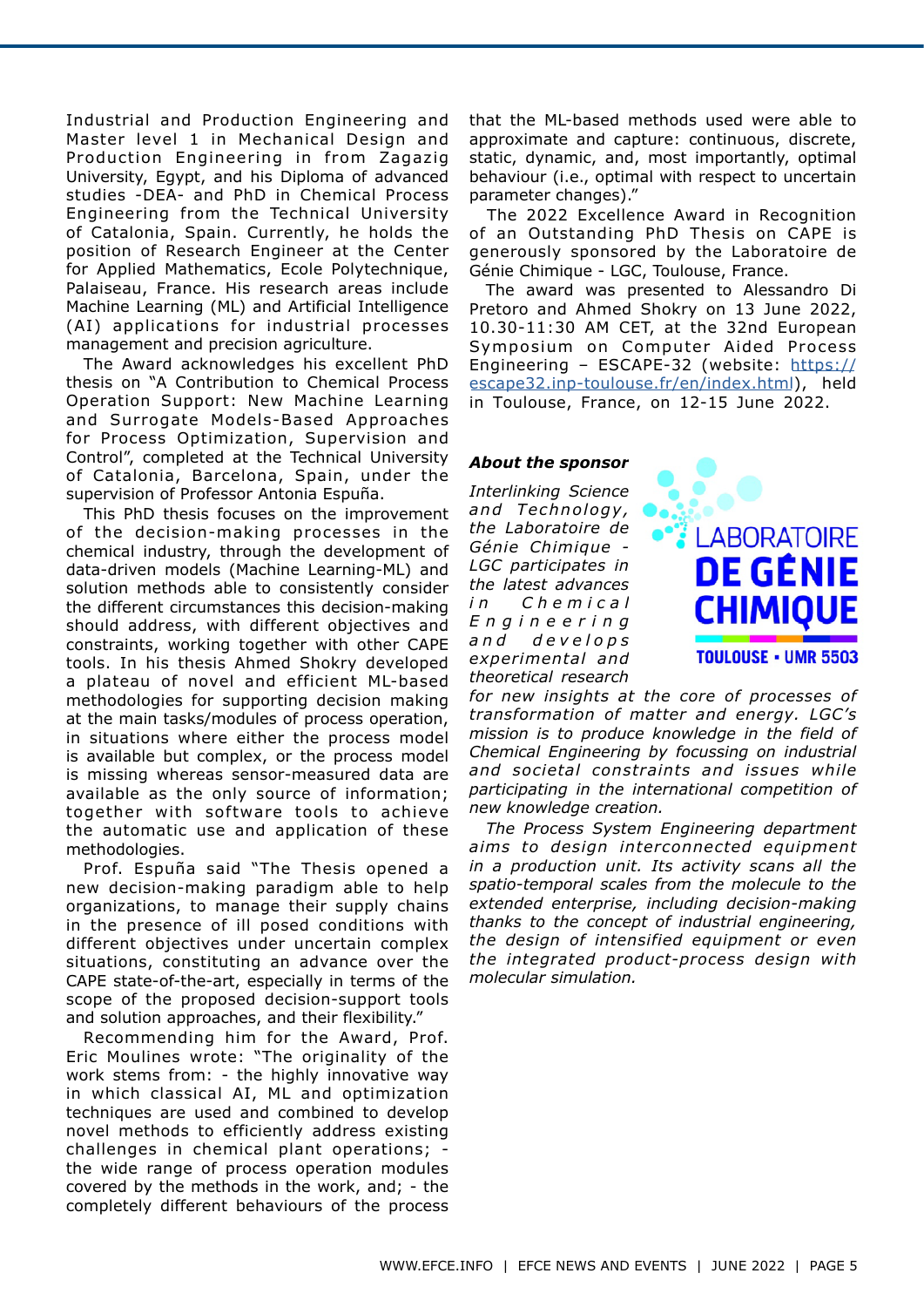

## **News about the official EFCE journals**

**For the latest updates on published papers, freely available content and editor and author interviews please follow the journals on Twitter:**

*Chemical Engineering Research and Design* <https://twitter.com/ChemEngResDes>

*Digital Chemical Engineering*  <https://twitter.com/DChEJournal>

*Carbon Capture Science & Technology* <https://twitter.com/CCSTJournal>

*[Education for Chemical Engineers](https://twitter.com/ECEJournal)*  <https://twitter.com/ECEJournal>

**New to Twitter:**

*Process Safety and Environmental Protection*  <https://twitter.com/PSEPJournal>

## **Read journal papers for free**

The following articles / issues are set for free access periods. In addition to these, articles that are published via the open access route in the journal are also freely available to all. These are identified in ScienceDirect by a green dot. It is possible sign up to an RSS alert specifically to inform when a new open access article is published in the journal – see individual journal pages to set this up.

## Sustainable Production<br>and Consumption **Digital Chemical Engineering** EFCE **IChemE** EFCE IChemE@#

## **Chemical Engineering Research and Design**

[https://www.sciencedirect.com/journal/](https://www.sciencedirect.com/journal/chemical-engineering-research-and-design) [chemical-engineering-research-and-design](https://www.sciencedirect.com/journal/chemical-engineering-research-and-design)

Freely available content:

- January 2022 issue (Volume 177) [https://www.sciencedirect.com/journal/](https://www.sciencedirect.com/journal/chemical-engineering-research-and-design/vol/177/suppl/C) [chemical-engineering-research-and-design/](https://www.sciencedirect.com/journal/chemical-engineering-research-and-design/vol/177/suppl/C) [vol/177/suppl/C](https://www.sciencedirect.com/journal/chemical-engineering-research-and-design/vol/177/suppl/C)
- **NEW** Multi-scale approaches in bubble column fluid dynamics [https://www.sciencedirect.com/journal/](https://www.sciencedirect.com/journal/chemical-engineering-research-and-design/special-issue/10124DN7HNX) [chemical-engineering-research-and-design/](https://www.sciencedirect.com/journal/chemical-engineering-research-and-design/special-issue/10124DN7HNX) [special-issue/10124DN7HNX](https://www.sciencedirect.com/journal/chemical-engineering-research-and-design/special-issue/10124DN7HNX)
- International Symposium of Reaction Engineering, Catalysis & Sustainable Energy (RECaSE 2021) [https://www.sciencedirect.com/journal/](https://www.sciencedirect.com/journal/chemical-engineering-research-and-design/special-issue/10GXCFJ1FWX) [chemical-engineering-research-and-design/](https://www.sciencedirect.com/journal/chemical-engineering-research-and-design/special-issue/10GXCFJ1FWX) [special-issue/10GXCFJ1FWX](https://www.sciencedirect.com/journal/chemical-engineering-research-and-design/special-issue/10GXCFJ1FWX)
- Development and Application of Membranes for Challenging Environments [https://](https://www.sciencedirect.com/journal/chemical-engineering-research-and-design/special-issue/10W9MH3L1X1) [www.sciencedirect.com/journal/chemical](https://www.sciencedirect.com/journal/chemical-engineering-research-and-design/special-issue/10W9MH3L1X1)[engineering-research-and-design/special](https://www.sciencedirect.com/journal/chemical-engineering-research-and-design/special-issue/10W9MH3L1X1)[issue/10W9MH3L1X1](https://www.sciencedirect.com/journal/chemical-engineering-research-and-design/special-issue/10W9MH3L1X1)

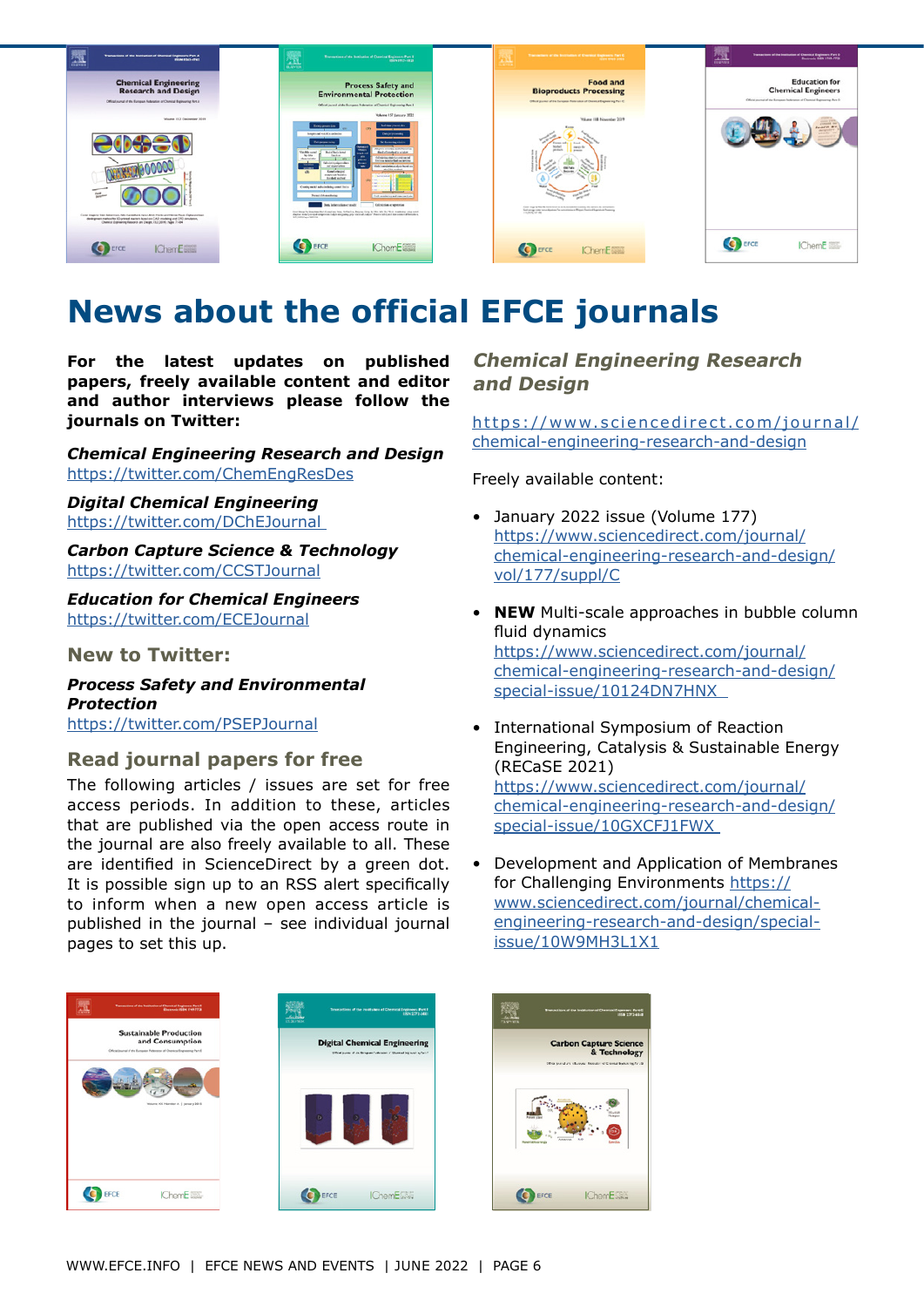## **Process Safety and Environmental Protection**

[https://www.sciencedirect.com/journal/process](https://www.sciencedirect.com/journal/process-safety-and-environmental-protection)[safety-and-environmental-protection](https://www.sciencedirect.com/journal/process-safety-and-environmental-protection)

#### Freely available content:

- January 2022 issue (Volume 157) [https://www.sciencedirect.com/journal/](https://www.sciencedirect.com/journal/process-safety-and-environmental-protection/vol/157/suppl/C) [process-safety-and-environmental-protection/](https://www.sciencedirect.com/journal/process-safety-and-environmental-protection/vol/157/suppl/C) [vol/157/suppl/C](https://www.sciencedirect.com/journal/process-safety-and-environmental-protection/vol/157/suppl/C)
- Safety, environmental and risk management related to Covid-19

[https://www.sciencedirect.com/journal/](https://www.sciencedirect.com/journal/process-safety-and-environmental-protection/special-issue/10D5W6RGHXZ) [process-safety-and-environmental-protection/](https://www.sciencedirect.com/journal/process-safety-and-environmental-protection/special-issue/10D5W6RGHXZ) [special-issue/10D5W6RGHXZ](https://www.sciencedirect.com/journal/process-safety-and-environmental-protection/special-issue/10D5W6RGHXZ)

• Emerging Trends in Thermocatalytic, Photocatalytic, Electrocatalytic, Photoeletrocatalytic and Biological Conversion of Harmful Gases into Benign Compounds for Environmental Protection

[https://www.sciencedirect.com/journal/](https://www.sciencedirect.com/journal/process-safety-and-environmental-protection/special-issue/108DDZFFT5Q) [process-safety-and-environmental-protection/](https://www.sciencedirect.com/journal/process-safety-and-environmental-protection/special-issue/108DDZFFT5Q) [special-issue/108DDZFFT5Q](https://www.sciencedirect.com/journal/process-safety-and-environmental-protection/special-issue/108DDZFFT5Q)

• Air Pollution Prevention and Pollution Source Identification of Chemical Industrial Parks

[https://www.sciencedirect.com/journal/](https://www.sciencedirect.com/journal/process-safety-and-environmental-protection/special-issue/10CBFZHN2P2) [process-safety-and-environmental-protection/](https://www.sciencedirect.com/journal/process-safety-and-environmental-protection/special-issue/10CBFZHN2P2) [special-issue/10CBFZHN2P2](https://www.sciencedirect.com/journal/process-safety-and-environmental-protection/special-issue/10CBFZHN2P2)

• Data Analytics in Process Safety [https://www.sciencedirect.com/journal/](https://www.sciencedirect.com/journal/process-safety-and-environmental-protection/special-issue/10QCVQMKQ1W) [process-safety-and-environmental-protection/](https://www.sciencedirect.com/journal/process-safety-and-environmental-protection/special-issue/10QCVQMKQ1W) [special-issue/10QCVQMKQ1W](https://www.sciencedirect.com/journal/process-safety-and-environmental-protection/special-issue/10QCVQMKQ1W)

## **Food and Bioproducts Processing**

[https://www.sciencedirect.com/journal/food](https://www.sciencedirect.com/journal/food-and-bioproducts-processing)[and-bioproducts-processing](https://www.sciencedirect.com/journal/food-and-bioproducts-processing)

#### Freely available content:

• January 2022 issue (Volume 131) https://www.sciencedirect.com/journal/foodand-bioproducts-processing/vol/131/suppl/C

## **Education for Chemical Engineers**

[https://www.sciencedirect.com/journal/](https://www.sciencedirect.com/journal/education-for-chemical-engineers) [education-for-chemical-engineers](https://www.sciencedirect.com/journal/education-for-chemical-engineers)

#### Freely available content:

• January 2022 issue (Volume 38)

[https://www.sciencedirect.com/journal/](https://www.sciencedirect.com/journal/education-for-chemical-engineers/vol/38/suppl/C) [education-for-chemical-engineers/vol/38/](https://www.sciencedirect.com/journal/education-for-chemical-engineers/vol/38/suppl/C) [suppl/C](https://www.sciencedirect.com/journal/education-for-chemical-engineers/vol/38/suppl/C)

## **Sustainable Production and Consumption**

## [https://www.sciencedirect.com/journal/](https://www.sciencedirect.com/journal/sustainable-production-and-consumption) [sustainable-production-and-consumption](https://www.sciencedirect.com/journal/sustainable-production-and-consumption)

Freely available content:

• January 2022 issue (Volume 29)

[https://www.sciencedirect.com/journal/](https://www.sciencedirect.com/journal/sustainable-production-and-consumption/vol/29/suppl/C) [sustainable-production-and-consumption/](https://www.sciencedirect.com/journal/sustainable-production-and-consumption/vol/29/suppl/C) [vol/29/suppl/C](https://www.sciencedirect.com/journal/sustainable-production-and-consumption/vol/29/suppl/C)

### **Digital Chemical Engineering**

#### **Gold Open Access – APC (Author Processing Charge) fully waived on all submissions received before 29 May 2023**

Freely available content:

• **NEW** All content freely available at: [https://www.sciencedirect.com/journal/digital](https://www.sciencedirect.com/journal/digital-chemical-engineering)[chemical-engineering](https://www.sciencedirect.com/journal/digital-chemical-engineering)

#### **Carbon Capture Science & Technology Gold Open Access – APC (Author Processing Charge) fully waived on all submissions received before 30 June 2023**

Freely available content:

• **NEW** All content freely available at:

[https://www.sciencedirect.com/journal/](https://www.sciencedirect.com/journal/carbon-capture-science-and-technology) [carbon-capture-science-and-technology](https://www.sciencedirect.com/journal/carbon-capture-science-and-technology)

• **NEW Special issue** - New Trends in Membrane Technology for Carbon Capture [https://www.sciencedirect.com/journal/](https://www.sciencedirect.com/journal/carbon-capture-science-and-technology/special-issue/10Z5B4DNVN1) [carbon-capture-science-and-technology/](https://www.sciencedirect.com/journal/carbon-capture-science-and-technology/special-issue/10Z5B4DNVN1) [special-issue/10Z5B4DNVN1](https://www.sciencedirect.com/journal/carbon-capture-science-and-technology/special-issue/10Z5B4DNVN1)

## **Invitation to submit papers**

We have a number of special issues planned that are currently open for submission. Submissions from all welcome! If you require any further information then please contact Managing Editor Catherine Cliffe [ccliffe@icheme.org](mailto:ccliffe%40icheme.org%20?subject=)

Details as follows:

## **Chemical Engineering Research and Design**

**NEW Special Issue:** Intelligent Green Oil and Gas Engineering (Manuscript submission deadline **31 July 2022**)

[https://www.journals.elsevier.com/chemical](https://www.journals.elsevier.com/chemical-engineering-research-and-design/call-for-papers/special-issue-intelligent-green-oil-and-gas-engineering)[engineering-research-and-design/call-for-papers/](https://www.journals.elsevier.com/chemical-engineering-research-and-design/call-for-papers/special-issue-intelligent-green-oil-and-gas-engineering)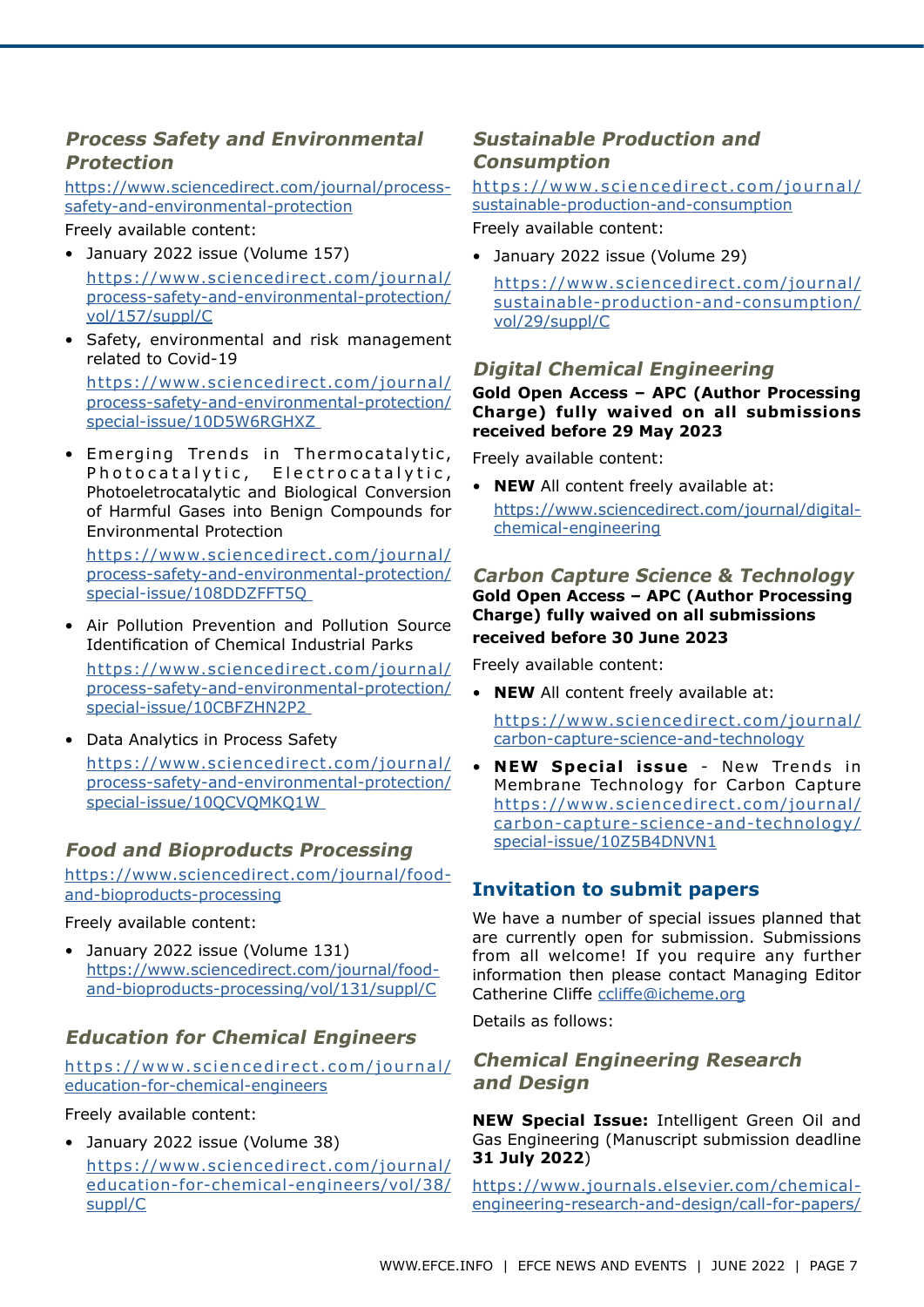#### [special-issue-intelligent-green-oil-and-gas](https://www.journals.elsevier.com/chemical-engineering-research-and-design/call-for-papers/special-issue-intelligent-green-oil-and-gas-engineering)[engineering](https://www.journals.elsevier.com/chemical-engineering-research-and-design/call-for-papers/special-issue-intelligent-green-oil-and-gas-engineering)

Special Issue: Extended Application of Biomass-based Activated Carbon in Water and Wastewater Treatment (Manuscript submission deadline **30 June 2022**)

[https://www.journals.elsevier.com/chemical](https://www.journals.elsevier.com/chemical-engineering-research-and-design/call-for-papers/special-issue-extended-application-of-biomass-based-activated-carbon-in-water-and-wastewater-treatment)[engineering-research-and-design/call-for](https://www.journals.elsevier.com/chemical-engineering-research-and-design/call-for-papers/special-issue-extended-application-of-biomass-based-activated-carbon-in-water-and-wastewater-treatment)[papers/special-issue-extended-application-of](https://www.journals.elsevier.com/chemical-engineering-research-and-design/call-for-papers/special-issue-extended-application-of-biomass-based-activated-carbon-in-water-and-wastewater-treatment)[biomass-based-activated-carbon-in-water-and](https://www.journals.elsevier.com/chemical-engineering-research-and-design/call-for-papers/special-issue-extended-application-of-biomass-based-activated-carbon-in-water-and-wastewater-treatment)[wastewater-treatment](https://www.journals.elsevier.com/chemical-engineering-research-and-design/call-for-papers/special-issue-extended-application-of-biomass-based-activated-carbon-in-water-and-wastewater-treatment)

**Special Issue:** Enabling Technologies for Biopharmaceutical Process Development and Manufacturing (Manuscript submission deadline **30 September 2022**)

[https://www.journals.elsevier.com/chemical-en](https://www.journals.elsevier.com/chemical-engineering-research-and-design/call-for-papers/special-issue-enabling-technologies-for-biopharmaceutical-process-development-and-manufacturing)[gineering-research-and-design/call-for-papers/](https://www.journals.elsevier.com/chemical-engineering-research-and-design/call-for-papers/special-issue-enabling-technologies-for-biopharmaceutical-process-development-and-manufacturing) [special-issue-enabling-technologies-for-biophar](https://www.journals.elsevier.com/chemical-engineering-research-and-design/call-for-papers/special-issue-enabling-technologies-for-biopharmaceutical-process-development-and-manufacturing)[maceutical-process-development-and-manufac](https://www.journals.elsevier.com/chemical-engineering-research-and-design/call-for-papers/special-issue-enabling-technologies-for-biopharmaceutical-process-development-and-manufacturing)[turing](https://www.journals.elsevier.com/chemical-engineering-research-and-design/call-for-papers/special-issue-enabling-technologies-for-biopharmaceutical-process-development-and-manufacturing) 

**NEW Special Issue:** Novel emerging reactive-based technologies in Unit Operations for process intensification (Manuscript submission deadline **30 November 2022**)

https://www.journals.elsevier.com/chem[ical-engineering-research-and-design/](https://www.journals.elsevier.com/chemical-engineering-research-and-design/call-for-papers/special-issue-novel-emerging-reactive-based-technologies-in-unit-operations-for-process-intensification) [call-for-papers/special-issue-novel-emerg](https://www.journals.elsevier.com/chemical-engineering-research-and-design/call-for-papers/special-issue-novel-emerging-reactive-based-technologies-in-unit-operations-for-process-intensification)[ing-reactive-based-technologies-in-unit-opera](https://www.journals.elsevier.com/chemical-engineering-research-and-design/call-for-papers/special-issue-novel-emerging-reactive-based-technologies-in-unit-operations-for-process-intensification)[tions-for-process-intensification](https://www.journals.elsevier.com/chemical-engineering-research-and-design/call-for-papers/special-issue-novel-emerging-reactive-based-technologies-in-unit-operations-for-process-intensification) 

### **Process Safety and Environmental Protection**

**NEW Special issue:** Aqueous Emerging Pollutants and Treatment (Manuscript submission deadline **30 June 2022**)

[https://www.journals.elsevier.com/process](https://www.journals.elsevier.com/process-safety-and-environmental-protection/call-for-papers/special-issue-aqueous-emerging-pollutants-and-treatment)[safety-and-environmental-protection/call](https://www.journals.elsevier.com/process-safety-and-environmental-protection/call-for-papers/special-issue-aqueous-emerging-pollutants-and-treatment)[for-papers/special-issue-aqueous-emerging](https://www.journals.elsevier.com/process-safety-and-environmental-protection/call-for-papers/special-issue-aqueous-emerging-pollutants-and-treatment)[pollutants-and-treatment](https://www.journals.elsevier.com/process-safety-and-environmental-protection/call-for-papers/special-issue-aqueous-emerging-pollutants-and-treatment) 

**NEW Special Issue:** Physics-based machine learning application to process safety (Manuscript submission deadline **31 October 2022**)

[https://www.journals.elsevier.com/process](https://www.journals.elsevier.com/process-safety-and-environmental-protection/call-for-papers/special-issue-physics-based-machine-learning-application-to-process-safety)[safety-and-environmental-protection/call-for](https://www.journals.elsevier.com/process-safety-and-environmental-protection/call-for-papers/special-issue-physics-based-machine-learning-application-to-process-safety)[papers/special-issue-physics-based-machine](https://www.journals.elsevier.com/process-safety-and-environmental-protection/call-for-papers/special-issue-physics-based-machine-learning-application-to-process-safety)[learning-application-to-process-safety](https://www.journals.elsevier.com/process-safety-and-environmental-protection/call-for-papers/special-issue-physics-based-machine-learning-application-to-process-safety) 

**Special issue:** Resilience Assessment and Management (Manuscript submission deadline **31 August 2022**)

[https://www.journals.elsevier.com/process-safe](https://www.journals.elsevier.com/process-safety-and-environmental-protection/call-for-papers/special-issue-resilience-assessment-and-management)[ty-and-environmental-protection/call-for-papers/](https://www.journals.elsevier.com/process-safety-and-environmental-protection/call-for-papers/special-issue-resilience-assessment-and-management) [special-issue-resilience-assessment-and-man](https://www.journals.elsevier.com/process-safety-and-environmental-protection/call-for-papers/special-issue-resilience-assessment-and-management)[agement](https://www.journals.elsevier.com/process-safety-and-environmental-protection/call-for-papers/special-issue-resilience-assessment-and-management) 

## **Education for Chemical Engineers**

**Special issue:** Accreditation (Manuscript submission deadline **30 June 2022**)

https://www.journals.elsevier.com/educationfor-chemical-engineers/call-for-papers/specialissue-accreditation

## **Sustainable Production and Consumption**

**Special issue:** Circular Economy as a Driver for Achieving Sustainable Production and Consumption (Manuscript submission deadline **31 July 2022**)

[https://www.journals.elsevier.com/sustainable](https://www.journals.elsevier.com/sustainable-production-and-consumption/call-for-papers/special-issue-on-circular-economy-as-a-driver-for-achieving-sustainable-production-and-consumption)[production-and-consumption/call-for-papers/](https://www.journals.elsevier.com/sustainable-production-and-consumption/call-for-papers/special-issue-on-circular-economy-as-a-driver-for-achieving-sustainable-production-and-consumption) [special-issue-on-circular-economy-as-a-driver](https://www.journals.elsevier.com/sustainable-production-and-consumption/call-for-papers/special-issue-on-circular-economy-as-a-driver-for-achieving-sustainable-production-and-consumption)[for-achieving-sustainable-production-and](https://www.journals.elsevier.com/sustainable-production-and-consumption/call-for-papers/special-issue-on-circular-economy-as-a-driver-for-achieving-sustainable-production-and-consumption)[consumptio](https://www.journals.elsevier.com/sustainable-production-and-consumption/call-for-papers/special-issue-on-circular-economy-as-a-driver-for-achieving-sustainable-production-and-consumption)n

## **Digital Chemical Engineering**

**Special issue:** Autonomy, Safety, and Security for Cyber-Physical Systems in the Process Industries (Manuscript submission deadline **30 November 2022**)

https://www.journals.elsevier.com/digital-chemi[cal-engineering/call-for-papers/special-issue-au](https://www.journals.elsevier.com/digital-chemical-engineering/call-for-papers/special-issue-autonomy-safety-and-security-for-cyber-physical-systems-in-the-process-industries)[tonomy-safety-and-security-for-cyber-physi](https://www.journals.elsevier.com/digital-chemical-engineering/call-for-papers/special-issue-autonomy-safety-and-security-for-cyber-physical-systems-in-the-process-industries)[cal-systems-in-the-process-industries](https://www.journals.elsevier.com/digital-chemical-engineering/call-for-papers/special-issue-autonomy-safety-and-security-for-cyber-physical-systems-in-the-process-industries)

## **Carbon Capture Science & Technology**

**Special issue:** Nanomaterials Tailored for CO<sub>2</sub> Science (Manuscript submission deadline **30 June 2022**)

[https://www.journals.elsevier.com/carbon](https://www.journals.elsevier.com/carbon-capture-science-and-technology/call-for-papers/special-issue-on-nanomaterials-tailored-for-co2-science)[capture-science-and-technology/call-for-papers/](https://www.journals.elsevier.com/carbon-capture-science-and-technology/call-for-papers/special-issue-on-nanomaterials-tailored-for-co2-science) [special-issue-on-nanomaterials-tailored-for-co2](https://www.journals.elsevier.com/carbon-capture-science-and-technology/call-for-papers/special-issue-on-nanomaterials-tailored-for-co2-science) [science](https://www.journals.elsevier.com/carbon-capture-science-and-technology/call-for-papers/special-issue-on-nanomaterials-tailored-for-co2-science) 

**NEW Special issue:** CCST2022 (Manuscript submission deadline **30 October 2022**)

[https://www.journals.elsevier.com/carbon-cap](https://www.journals.elsevier.com/carbon-capture-science-and-technology/call-for-papers/special-issue-ccst2022)[ture-science-and-technology/call-for-papers/spe](https://www.journals.elsevier.com/carbon-capture-science-and-technology/call-for-papers/special-issue-ccst2022)[cial-issue-ccst2022](https://www.journals.elsevier.com/carbon-capture-science-and-technology/call-for-papers/special-issue-ccst2022)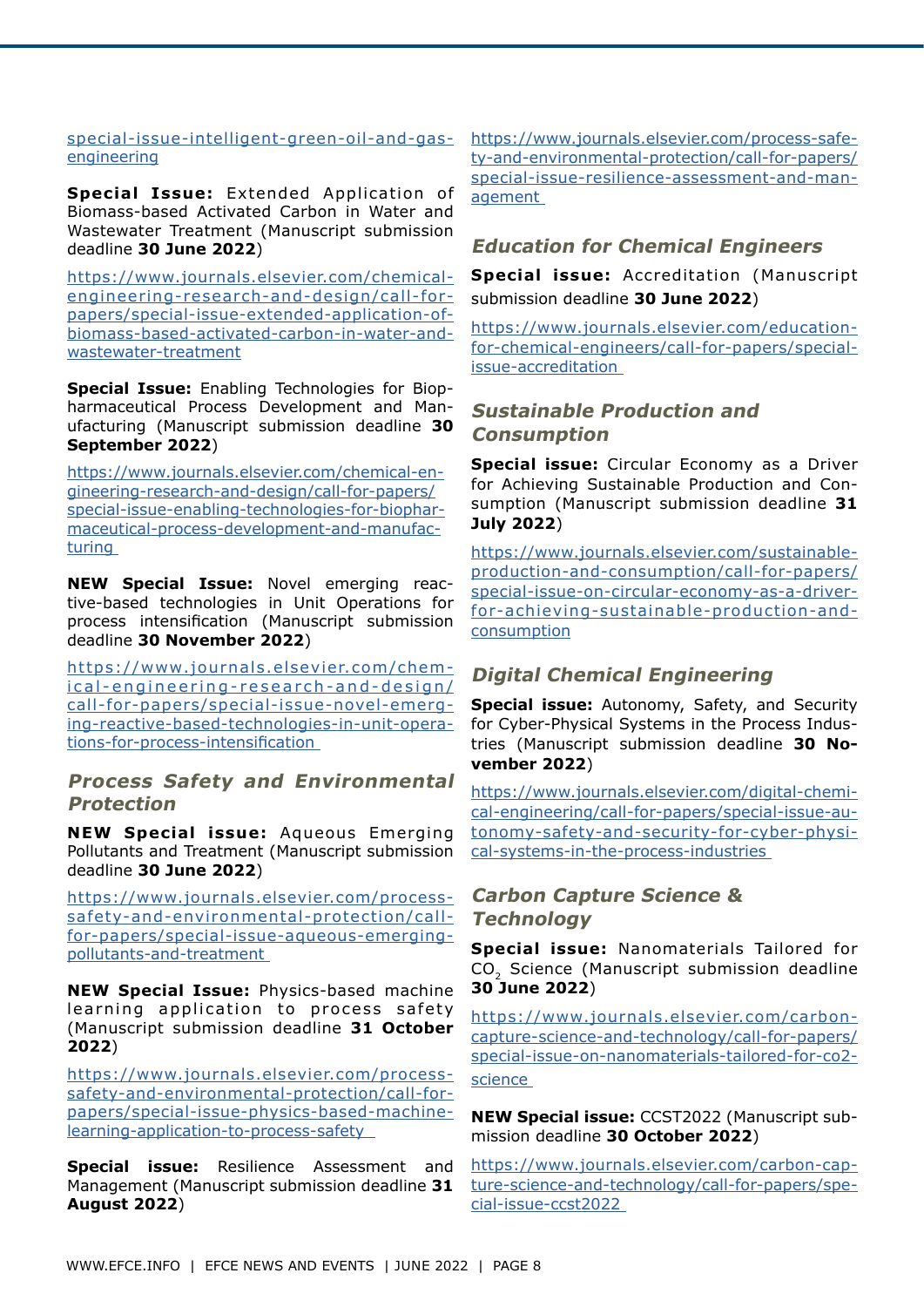

## **Events organised by or on behalf of EFCE in 2021/22**

**An extended list of events is available at<http://www.efce.info/events.html>**

**ESCAPE-32 – 32nd European Symposium on Computer Aided Process Engineering** *Toulouse, France, 12-15 June 2022 (EFCE Event No. 778)*

The ESCAPE-32 event is organized under the auspices of the EFCE Working Party on Computer Aided Process Engineering (CAPE-WP), Institut National Polytechnique de Toulouse (Toulouse INP) and Société Française de Génie des Procédés (SFGP).

**Topics:** Modelling and Simulation, Product/ Process Synthesis and Design, Large Scale Design and Planning/Scheduling, On Line Model Based Applications and Control, Concepts, Methods and Tools, Digitalization and Artificial Intelligence, CAPE Applications Addressing Societal Challenges, Education in CAPE and Knowledge Transfer.

**Plenary speakers:** Sigurd Skogestad; Vincent Gerbaud; Jutta Valkenberg.

**Sponsors:** ProSim; BASF; Siemens.

#### **Register now!**

**Website: [https://escape32.inp-toulouse.](https://escape32.inp-toulouse.fr/en/index.html) [fr/en/index.html](https://escape32.inp-toulouse.fr/en/index.html)**

## **17th European Symposium on Comminution & Classification – ESCC2022**

*Toulouse, France, 27–29 June 2022 (EFCE Event No. 784)*

17th European Symposium on Comminution & Classification (ESCC) is organised by INP Toulouse on behalf of the EFCE Working Party on Comminution and Classification.

This event will combine the fundamentals of breakage, advanced models and comminution and classification processes on mineral processing, biorefinery, food, pharmaceutical, chemical and materials industries as well as recycling industries and waste processing.

**Topics:** Fundamentals of particle breakage;

Innovative methods for particulate characterization; Coarse grinding and classification processes, especially for minerals, ores, cement, Grinding, dispersing and classification of fine particles, micro and nanomilling applied to pharmaceutical, chemical, material and electronic industries; Cell disintegration and recovery of high value-added products in biorefinery, green processes, food industries; Grinding for recycling industries and waste processing: plastics, WEEE, construction and demolition wastes, agricultural wastes, solar panels, wind turbines; Mechanochemical and mechanofusion processes, mechanical bulk and surface transformations; Transport and process modelling across length scales (CFD, multiphase flow, DEM, PBM; Wear, erosion and product contamination; Plant operation, innovations in milling and classification technologies including automation, machine learning, in line sensors

The full programme is now available at: [https://](https://escc2022.sciencesconf.org/program) [escc2022.sciencesconf.org/program](https://escc2022.sciencesconf.org/program)

**Plenary speaker:** Prof. Ecevit Bilgili, New Jersey Institute of Technology (NJIT), USA; Dr. Frank Müller, BASF SE, Germany; As. Prof. Mohsen Yahyaei, Sustainable Minerals Institute, University of Queensland, USA

**Industrial sponsors:** Netzsch; Yaskawa; Sugino

#### **Register now!**

**Website:<https://escc2022.sciencesconf.org>**

## **2022 Summer School on Crystallization** *TU Dortmund, Germany, 29 June – 2 July 2022*

The summer school is organised by Working Party on Crystallization. Each lecture will be delivered by two speakers: one from industry and one from academia. The names of the speakers will be communicated shortly.

**Topics:** Solid forms and their thermodynamics; Nucleation and Molecular Growth; Aggregation and Breakage; Modelling and Control

**Website:** <https://efce.info/WPC.html>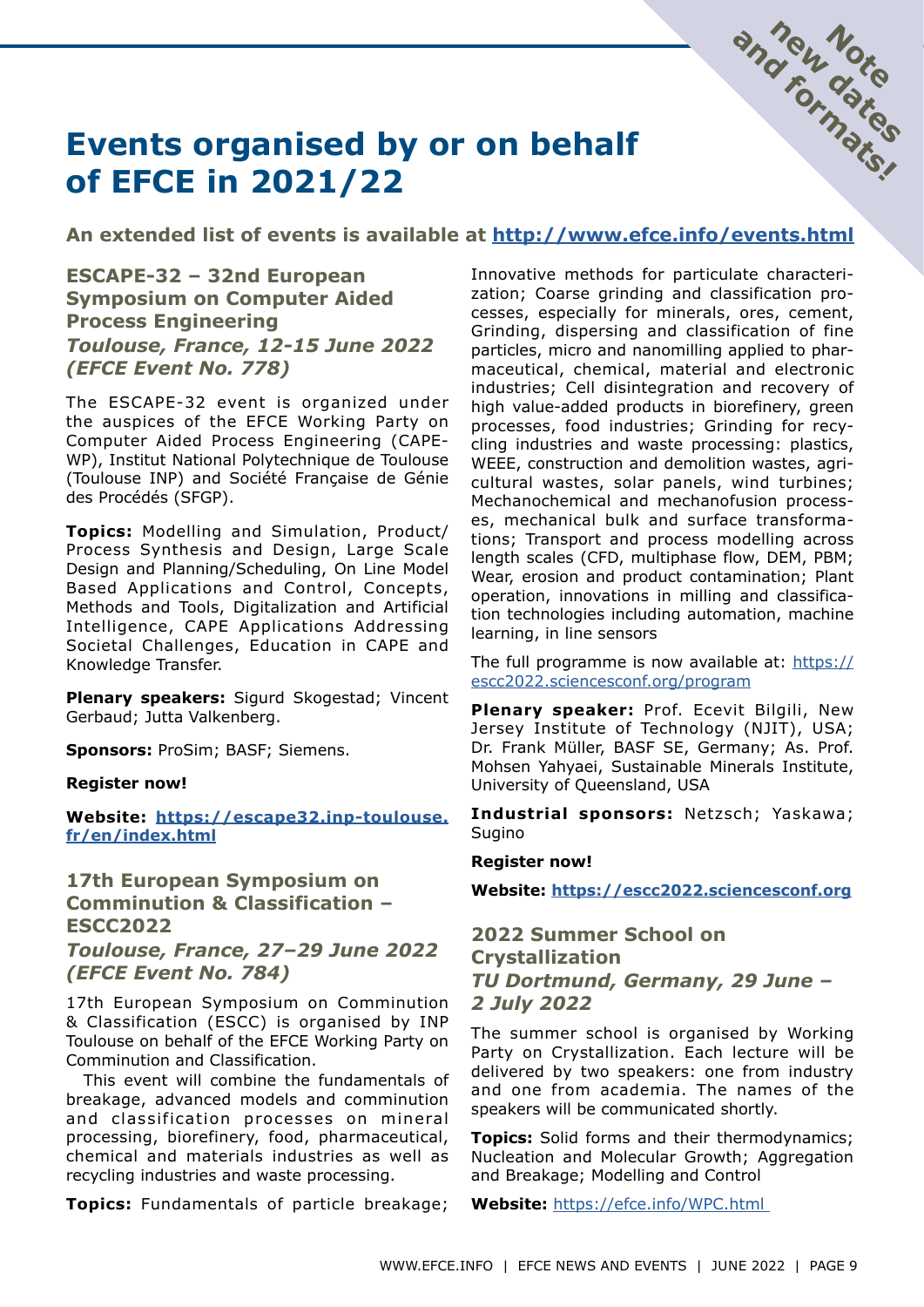## **CHISA 2022 – 25th International Congress of Chemical and Process Engineering**

*Prague, Czech Republic, 21-25 August 2022 (EFCE Event No. 787)*

The Czech Society of Chemical Engineering (CSCHE) invites you to the upcoming CHISA in the very beautiful city of Prague to celebrate **60 years of CHISA Congresses** in 2022 under the motto "The place, where people meet people and science meets culture"

Watch the special CHISA invitation at:

[https://m.youtube.com/watch?v=weamBh-](https://m.youtube.com/watch?v=weamBh-VAcA&feature=youtu.be&cbrd=1)[VAcA&feature=youtu.be&cbrd=1](https://m.youtube.com/watch?v=weamBh-VAcA&feature=youtu.be&cbrd=1)

#### **Topics:**

**I. GLOBAL THOUGHTS:** Low to zero emission technologies; Carbon dioxide economy; Water supply, management, reuse, purification; Food in the focus; Sustainability and circularity; Healthcare, hygiene, medicine and pharmacology; The Covid outbreak and chemical engineering;

**II. ENERGY:** Energy to carbon footprint ratio; Low energy cost processes; Renewable energy and energy storage, hydrogen as a fuel; Energy self-sufficiency; Clean energy; Photochemistry, solar cells and solar powered technologies, fuel cells; Energy saving processes and technologies; Batteries;

**III. MATTER IN MOTION:** Continuous process design and optimization (batch to continuous, flow chemistry); Process intensification and miniaturisation; Fluid flow and microfluidics, multiphase flow; Microreactors for real-life products and scaled-up technologies; Mixing; Separation processes;

**IV. NOT ONLY FASTER:** Reaction engineering and kinetics; Homogeneous and heterogenous catalysis; Catalytic processes; Design, preparation and characterisation of catalysts; Catalytic reactors;

**V. PARTICLES:** Advanced functional materials; Designed, printed, integrated, used materials, 3D printing; Particulate and microporous solids, low-risk advanced materials; Biomimetics; Functional films and nanostructures; Sensors and sensing objects and nano-objects; Hierarchical structures and nanoparticles; Polymers and polymer technologies, conductive polymers

**VI. GREEN ISSUES:** No waste technologies and zero waste plants; Production-tradecustomer zero waste chains; Urban mining, waste management; Microplastics and endocrine disruptors; Biotechnologies, biomass and biomass processing; Membrane processes, adsorption; Air, soil and water pollution, pollution control; Green and supercritical chemistry, VOC reduction, ionic liquids; Processes for environment;

**VII. YOU MUST KNOW:** Chemical reactors – all aspects; Transport phenomena; Distillation, extraction, SCF extraction, S-L separation, crystallisation; Thermodynamics, phase equilibria, multiphase processes; Chemical engineering computations and modelling, molecular dynamics, ab-initio calculations, mathematical predictions, neural networks; New and improved technologies; Chemical engineering and safety, prevention and loss control; Elimination of health and environmental hazards;

**VIII. COLLEGE:** Educated chemical engineers; Teaching chemical engineering, new strategies, opportunities; Jobs in chemical engineering; Choosing chemical engineering as the field of studies – wright or wrong?; Competitiveness of chemical engineers on the job market;

#### **XI. The Wiley-VCH Poster Session.**

**Plenary speakers:** Prof. Robert Schlögl, Max Planck Institute for Chemical Energy Conversion, Berlin, DE; Prof. Christine Grant, North Carolina State University, USA; Prof. David Fernandez Rivas, University of Twente, NL; Prof. Matthias Kraume, Technical University Berlin, DE; Prof. Yoel Sasson, Hebrew University of Jerusalem, IL. For details see [https://2022.chisa.cz/scientific](https://2022.chisa.cz/scientific-program/#plenary)[program/#plenary](https://2022.chisa.cz/scientific-program/#plenary)

**Posters may be accepted up to the beginning of the Congress but will not be included in the final program.** 

**Register now!**

**Website:<https://2022.chisa.cz/>**

## **ACHEMA 2022**

## *Frankfurt am Main, Germany, NEW DATE: 22–26 August 2022 (EFCE Event No. 775)*

Feel the heartbeat of our industry! The process industry is the innovation driver of the world economy and the pacemaker for numerous industrial sectors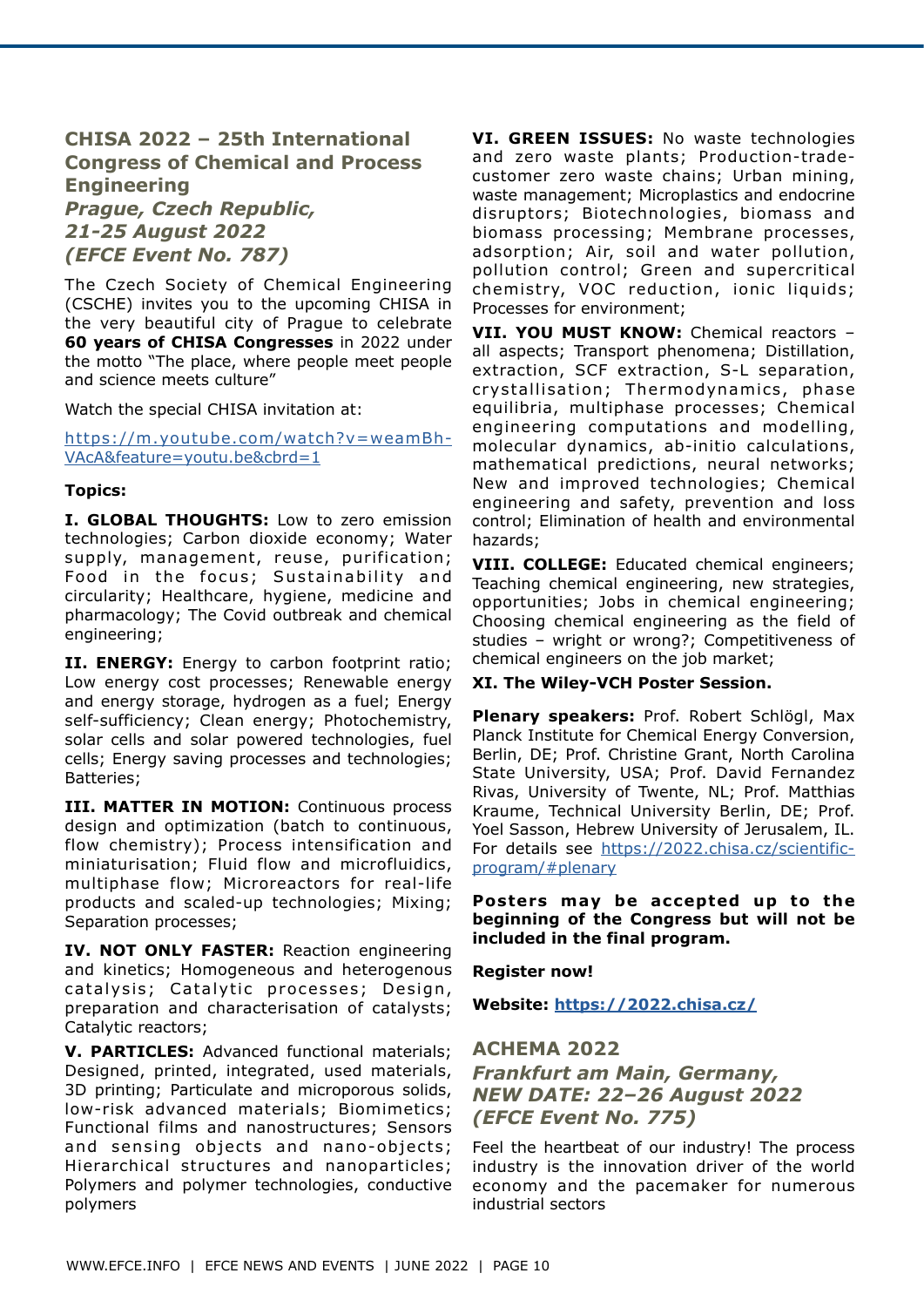ACHEMA is the central arena of the process industry. Nowhere is the heartbeat of our industry faster, more intense, up-to-date, innovative and international than here.

Take this opportunity to forge new contacts, to build up business relations and find solutions for your current projects!

**New exhibition group 'Digital Hub'** (Hall 12.1) Venue for digital players at the heart of ACHEMA: [https://www.achema.de/en/the](https://www.achema.de/en/the-achema/digital-hub)[achema/digital-hub](https://www.achema.de/en/the-achema/digital-hub)

**ACHEMA Congress – from research to application:** This year, for the first time, ACHEMA will fully integrate the congress into the exhibition programme. All congress sessions will take place either on stages directly in the exhibition halls or in the immediate vicinity of the exhibition groups. Another change to the Congress is that there will be **five theme days** instead of three this year. Daily highlight sessions within the respective themes will emphasize additional topics, ensuring that all topics driving the process industry are addressed.

**On Monday (22 August 2022), the theme "Hydrogen Economy"** will kick off the event: As we move towards a climate neutral future, hydrogen will play a central role in the transformation of the process industry, the transport sector and the energy system. The process industry is already the main user of hydrogen. The focus of the first theme day will be how to leverage its further potential in the future.

Production without the use of fossil raw materials is an important and ambitious goal to reduce greenhouse gas emissions in the process industry. The idea of fossil-free production is simple, but there are still many unanswered questions. These will be addressed by the **"Fossil Free Production" theme day on Tuesday (23 August 2022)**.

The focus topic of ACHEMA, "The Digital Lab", will be part of the **Wednesday (24 August 2022) theme day on "Perspectives in Laboratory & Analytics":** Data from all areas of research and production converge in the laboratory. Modular, automated and fully networked, the digital laboratory is a central component for process development and quality assurance. The Highlight Session on this topic and the Congress will complement the theme day.

The continuous hot topic of **"Digitalisation in Process Industry"** can be found as part of the new exhibition group "Digital Hub"

(Hall 12.1) and also as a focal point of the Congress programme agenda on **Thursday (25 August 2022)**: "Data is the new gold" is a phrase used often enough, but how can this treasure be harnessed? How can data be used in business models? And how can data security be guaranteed?

The last day of the congress on **Friday (26 August 2022) will focus on "Novel Bioprocesses and Technologies"**: New biopharmaceuticals, bio-based fine chemicals or bio-technological recycling all require new (production) processes. Changes in these processes are especially driven by advances in synthetic biology, automated laboratory technologies, integrated bioprocesses, innovative bioreactor concepts, novel downstream technologies and advanced modelling. ACHEMA 2022 will serve as the global showcase for these developments.

#### **Join us and register now!**

**Website: <https://www.achema.de/en/>**

### **Distillation & Absorption 2022** *Toulouse, France, 18–21 September 2022 (EFCE Event No. 780)*

Distillation & Absorption 2022 will showcase the newest and best in distillation & absorption technology and will cover a broad range of fundamental and applied aspects. The conference is supported by the Société Française de Génie des Procédés (SFGP) working closely with the EFCE Working Party on Fluid Separation.

**Topics:** Basic data; Modelling, Simulation, IA methods (hybrid modelling, digital twin,…); Hybrid and Multifunctionnal Processes (modularity, flexibility, intensification,…); Equipment design, technology and innovation (additive manifacturing, centrifugal separation,…); Control, Process operation and troubleshooting; Energy and sustainability in separation processes (efficiency, renewable energy, new concepts,  $CO<sub>2</sub>$  capture,...); Biobased separation processes; Mobile/On-board separation processes (embedded processes in  $cars, ships, aircrafts, satellites); CO, capture.$ 

Selected contributions will be published in a special issue of CHERD as a long version.

Associated with the conference, a call for nominations for the 2022 EFCE EXCELLENCE AWARD IN FLUID SEPARATIONS is open. The award is sponsored by the EFCE and Evonik.

**Plenary speakers:** Andreas Bode, BASF SE; Søren Bøwadt, Health and Digital Executive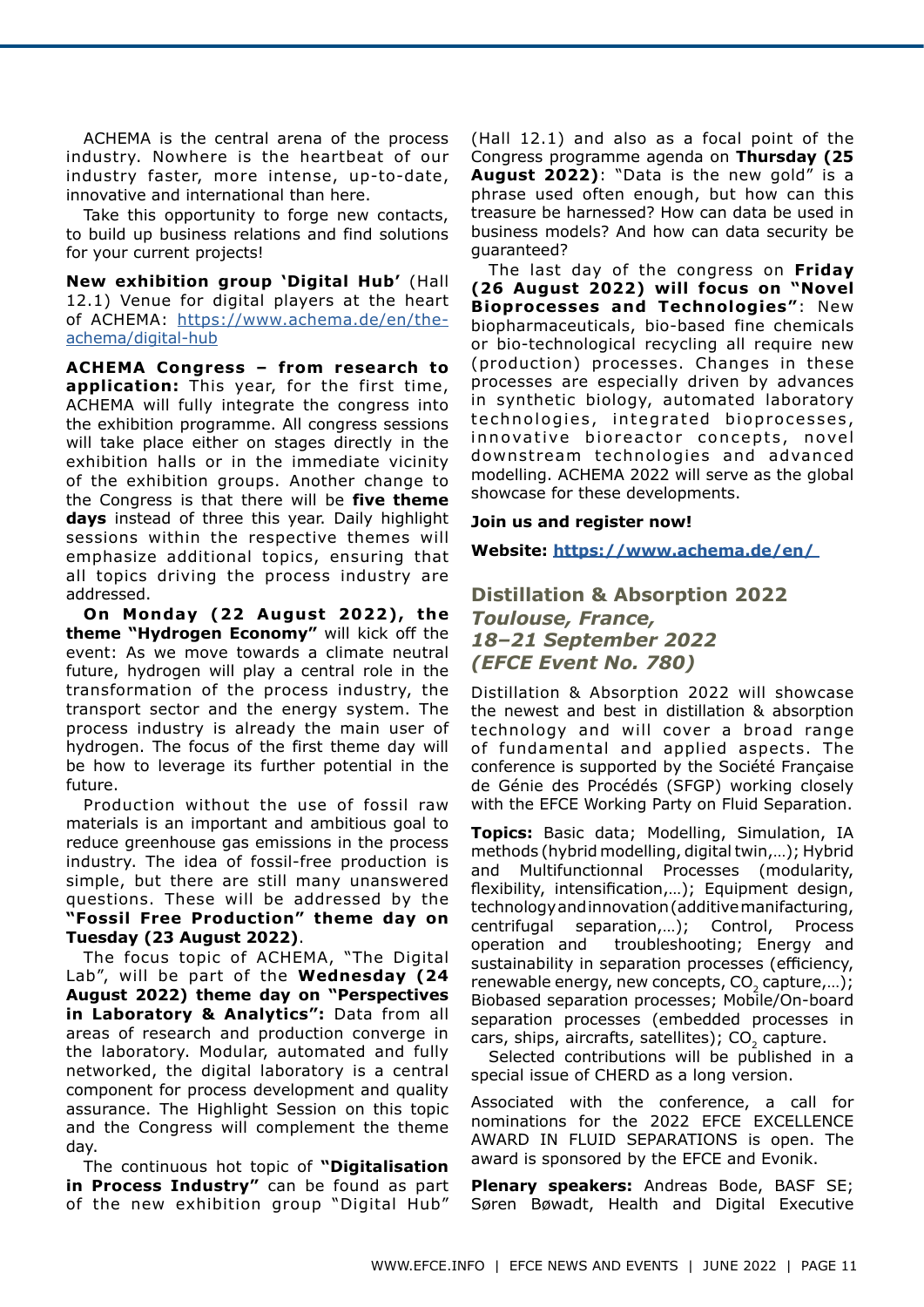Agency (HaDEA); Veronique Pugnet, TOTAL; Bernard Saulnier & Mikaël Wattiau, Air Liquide R&D; Michael Schultes, Ruhr-Universität Bochum; & Daniel R. Summers, FRI's Design Practices Committee.

**The scientific programme will be available soon!**

**Register now! Deadline for early-bird registration: 4 July 2022**

**Website:<http://da2022.org/fr/index.html>**

**9th World Congress of Particle Technology** *Madrid, Spain, 18–23 September 2022 (EFCE Event No. 784)*

**WCPT9** is the world's most influential event for the particle technology community. It's where worldleading researchers and companies share the latest thought leadership about the progression and future of particle technology. And it's the best place for networking opportunities with your colleagues to share mutual professional goals.

For WCPT9, a unique collaboration has been established among 8 Working Parties of the European Federation of Chemical Engineering (EFCE). The following EFCE Working Parties are involved with the organisation of WCPT9: **Agglomeration, Characterisation of Particulate Systems, Comminution and Classification, Crystallization, Drying, Mechanics of Particulate Solids, Mixing, Multiphase Fluid Flow.** 

**WCPT9 main topic**: Particulate solids handling; Particle and particulate systems characterization; Particle processing; Particle-fluid systems: fluidization and multi-phase flow; Particle formation and design; Particle separation; Aerosol particles; Nanoparticles: production, characterization and applications; Modelling and simulation; Science, Technology, Engineering and Design in particlebased materials and products.

Beyond these main topics, **Joint Events (JE)** will be also organized in engineering, scientific or technically related fields, where particle technology is present. Three WCPT9-JE have been already confirmed:

- Challenges of microplastics: analysis and control.
- III ANQUE-DECHEMA Leading edge conference "Particle Technology. Shaping the future".
- Multidimensional particle properties: characterization, separation and application.

**Plenary speakers:** Aibing Yu, Australia; Wolfgang Peukert, Germany; Jesús Santamaría, Spain; Lidia Morawska, Australia; Willie Hendrickson, USA

**Exhibition and sponsorship:** Take advantage of this opportunity to showcase your company's/ organization's products, services and expertise. If you wish to participate to the Sponsorship Program of the Congress, please consult the sponsorship & exhibition guide at:

[https://wcpt9.org/wp-content/uploads/](https://wcpt9.org/wp-content/uploads/WCPT9-Sponsorship-Opportunities-Exhibition.pdf) [WCPT9-Sponsorship-Opportunities-Exhibition.pdf](https://wcpt9.org/wp-content/uploads/WCPT9-Sponsorship-Opportunities-Exhibition.pdf)

**Sponsors:** Gold sponsor: BASF; Silver sponsor: Rocky; Bronze sponsors: ASPHERIX; LUM

**Exhibitors:** ALTAIR; adix; BASF; Granutools; Laboratorio Oficial Jose María de Madariaga (LOM); LUM; Malvern Panalytical; Rocky; Universidad Politécnica de Madrid.

**Register now! Deadline for regular registration: 19 August 2022**

**Website: <https://www.wcpt9.org>**

## **Energy, Environment & Digital Transition E, DT** *Milano, Italy, 16–19 October 2022 (EFCE Event No. 781)*

The conference aims to bringing together researchers, engineers, senior executives, policy makers and opinion formers to map the transition from an economy based on fossil fuels towards net zero carbon and fully renewable energy to meet the COP26 Glasgow Agreement targets. The objective is to provide a view on available, up-to-date evidence on positive and negative environmental effects of the energy transformation in a holistic way and on the opportunities for new technologies to drive accelerate the transition.

**Topics:** Technology process on renewable energy generation and use; Carbon capture and storage technology; Hydrogen energy: production and storage; Help energy consumers to make more sustainable decisions; Mobilizing industry for a clean and circular economy; Zero pollution ambition for a toxic-free environment; Preserving and restoring ecosystems and biodiversity; Energy storage and battery technology; Energy transportation and transmission; Mobilizing society for the energy transition; How digital evolution can help zero carbon footprint challenge

Selected papers will be presented during the conference and published into Chemical Engineering Transactions: <https://www.cetjournal.it>

The quality of this publication is valued by ISBN & ISSN numbers, reference by SCOPUS and **SCHOLAR**